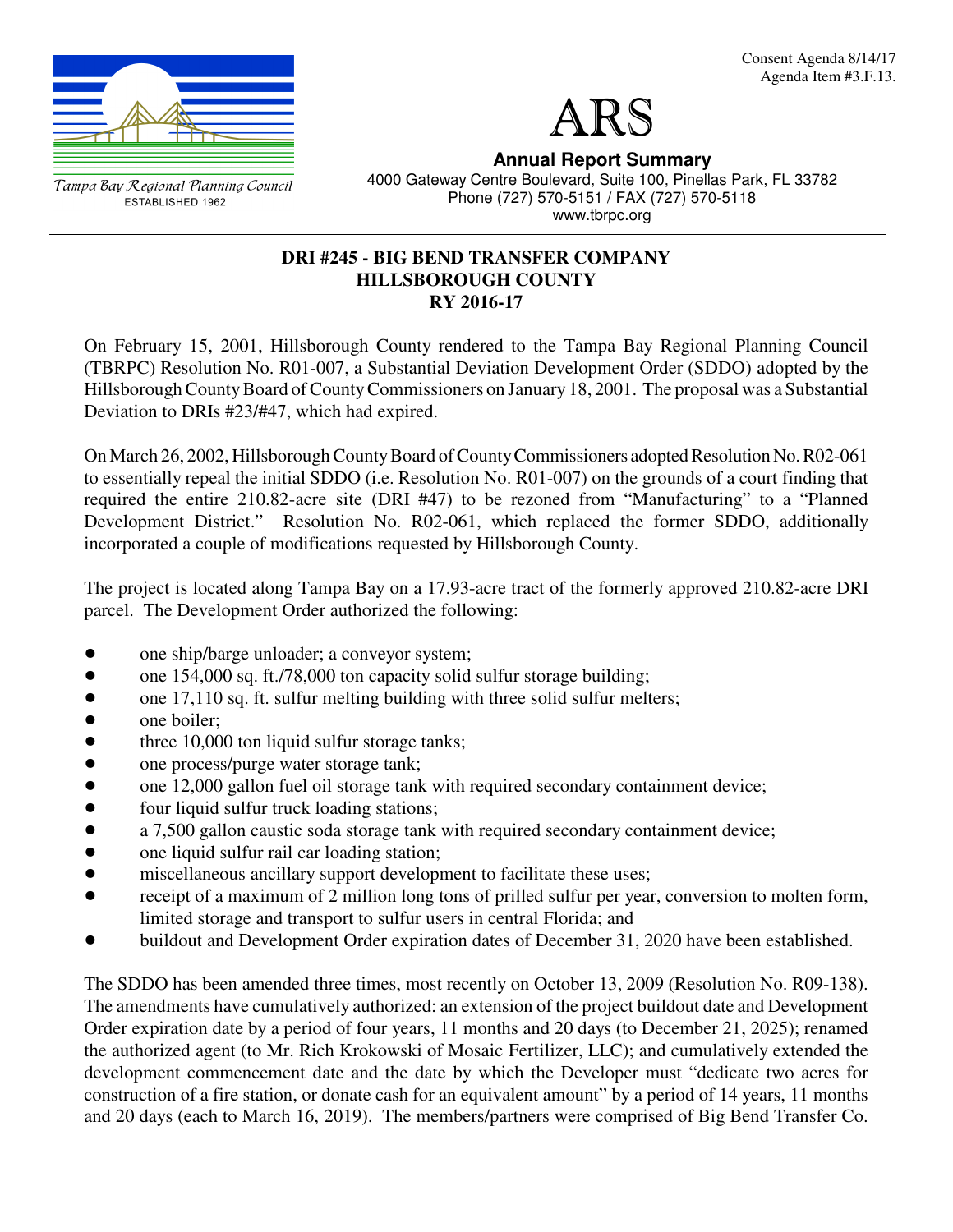LLC, CF Industries Inc., Mosaic Fertilizer, and IMC Big Bend Inc. However, as was reflected in the RY 2010-11 Annual Report, the Developer has reported that CF Industries, Inc. has withdrawn from the partnership/joint venture as will be reflected in a future Development Order amendment.

# **PROJECT STATUS**

*Development this Reporting Year:* rehabilitation of 1,658 LF of existing seawall was completed in order to prevent further erosion. No other development activities were initiated and/or completed.

*Cumulative Development:* on-site development activity is limited to the aforementioned rehabilitation of 1,658 LF of existing seawall to prevent further erosion.

*Projected Development:* no specific development activity has been identified for the next reporting year.

# **SUMMARY OF DEVELOPMENT ORDER CONDITIONS**

- 1. The Developer has reported that no solid sulfur was received during the reporting year, in accordance with Condition III.G.
- 2. The Developer provided a summary of the required quarterly surface water quality monitoring of the onsite stormwater ponds conducted in accordance with Condition III.L.3. The results of the February 18, 2016, May 4, 2016, August 8, 2016 and October 13, 2016 were provided as Exhibit D to the RY 2016-17 Annual Report. The parameters required for measurement consist of: Total N, Total Petroleum Hydrocarbons (TPH), Dissolved Oxygen, pH, Specific Conductance, Turbidity, Water Temperature, Residue-nonfilterable (TSS), Total Phosphorus, Total Kjeldahl Nitrogen, Nitrate-Nitrite. **Council staff continues to request that the State standards for each monitoring parameter be reflected in the monitoring summary sheets for convenient comparative purposes.**
- 3. The Developer provided a summary of the required annual groundwater quality monitoring of a single monitoring well (MWC 001) in accordance with Condition III.L.4. The results of the January 20, 2016, April 20, 2016, July 19, 2016 and October 19, 2016 monitoring events were also reflected in Exhibit D to the RY 2016-17 Annual Report. The parameters measured consisted of: Nitrate as N, Total N, Nitrite as N, Dissolved Oxygen, pH, Specific Conductance, Turbidity, Water Temperature, Residue-filterable (TDS), Total Phosphorous, Total Kjeldahl Nitrogen (TKN) and Nitrate-Nitrite. **Council staff continues to request that the State standards for each monitoring parameter be incorporated into the monitoring summary sheets for convenient comparative purposes.**
- 4. Condition III.P. requires the Developer to prepare and submit a *Hurricane Preparedness Plan* to Hillsborough County, the TBRPC and the FDCA (now "FDEO") for review prior to operation of the facility. The Developer continues to acknowledge that "*Big Bend Terminal does currently operate under a hurricane plan, which would be updated and submitted prior to the operation of the sulfur facility*."